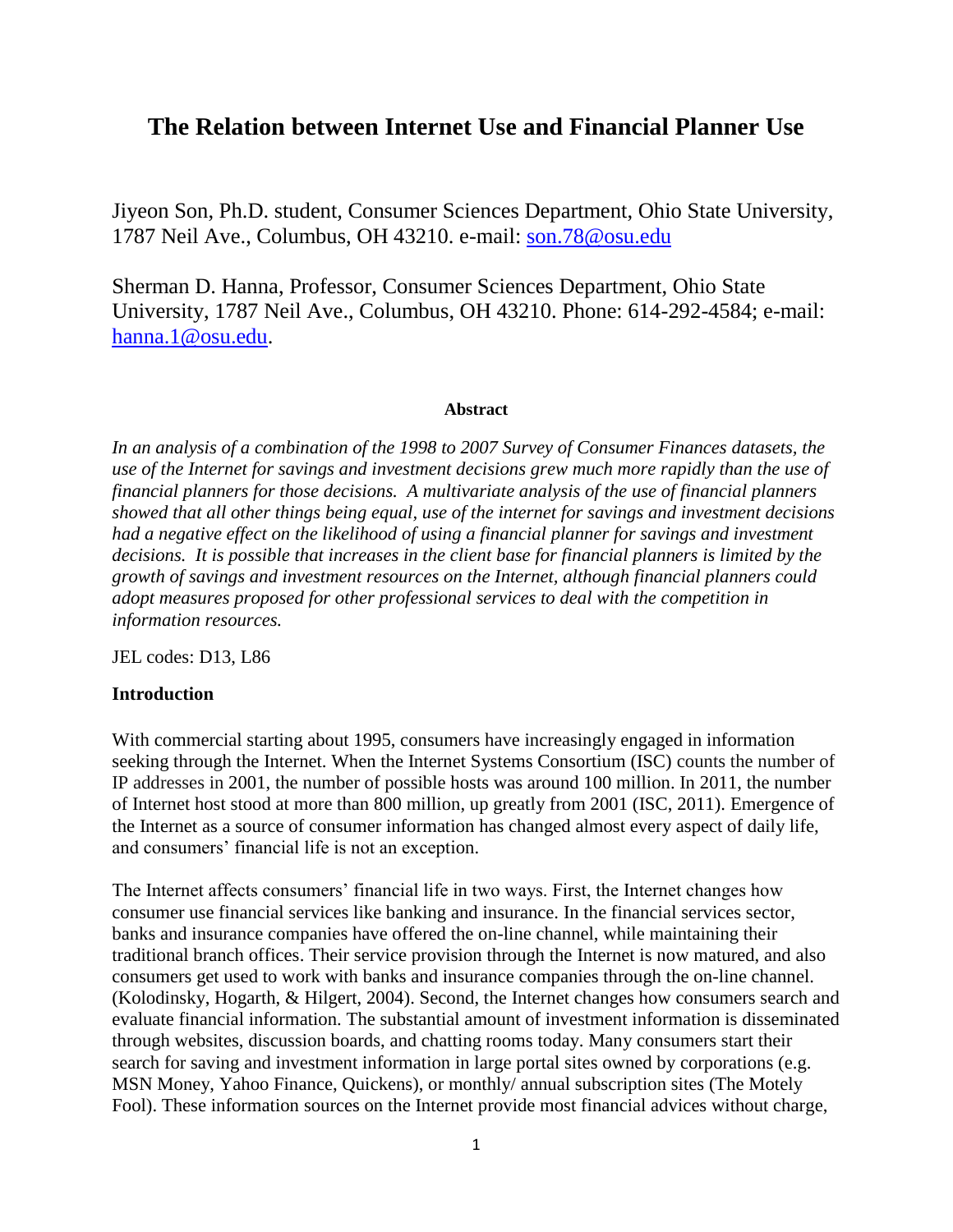or with low price. Information search is a method of reducing uncertainty and perceived risk in consumers' decision-making (Urbany et al., 1989). In this study, we will focus on the second one, the Internet's impacts on consumers' saving and investment information search behavior.

By searching information on the Internet, consumers can save the cost of professional financial advice, and meet more saving and investment products with less time, place, and psychological constraints. As saving and investment information become available on the Internet with low price, consumers might be more reluctant to pay a fee and/ or commissions for financial planners. However, little studies have tested the impact of the Internet on consumers' financial planner use. Thus, this study aims to examine whether consumers will still want to work with a financial planner when the Internet provides financial information. At the end, we will discuss how financial planners should respond to their clients' Internet use.

Objectives of this study are 1) to determine the percentage of respondent who use the Internet for financial information across 1995-2007 and 2) to determine whether clients' Internet use has a negative effect on financial planner use. To analyze these issues, we will use the 1995, 1998, 2001, 2004, 2007 releases of the Survey of Consumer Finances (SCF).

# **Literature Review**

# *Consumers' Financial Planner Use*

Financial planners are professionals who work with clients' investment, retirement, credit, tax, and estate planning (Langehr, 1991). Since financial products are very highly developed service products whose attributes are complex and less standardized, consumers often experience cognitive burdens in making informed decisions. Financial planners aid these consumers to establish appropriate investment strategies. In 2007, one-fourth of households (25.2 %) reported financial planner use for saving and investment and/or credit and borrowing decision (Hanna, 2011). Households' financial planner use demonstrates their recognition of the value of informed decisions in personal financial planning (Finke, Huston, & Winchester, 2011).

A stream of empirical studies has examined impacts of demographic and financial variables on financial planner use using the Survey of Consumer Finances (SCF) (Elemrick, Montalto, & Fox, 2002; Chang, 2005, Hanna, 2011). In these studies, positive effect of high levels of education, liquid assets, and risk tolerance were commonly discovered, while negative effects of Hispanic, and single male households were also consistent. Effects of independent variables on financial planner use are organized in Tables 2. Among these studies, Elmerick, Montalto & Fox (2002) and Hanna (2011) examined financial planner use for saving and investment and/or credit and borrowing decisions; Chang (2005) examined financial planner use only for saving and investment decision.

### *Consumers' Internet Use for Personal Finance*

The Internet has an advantage in a price competition with other information sources. Most of saving and investment information on the Internet are provided almost for free since the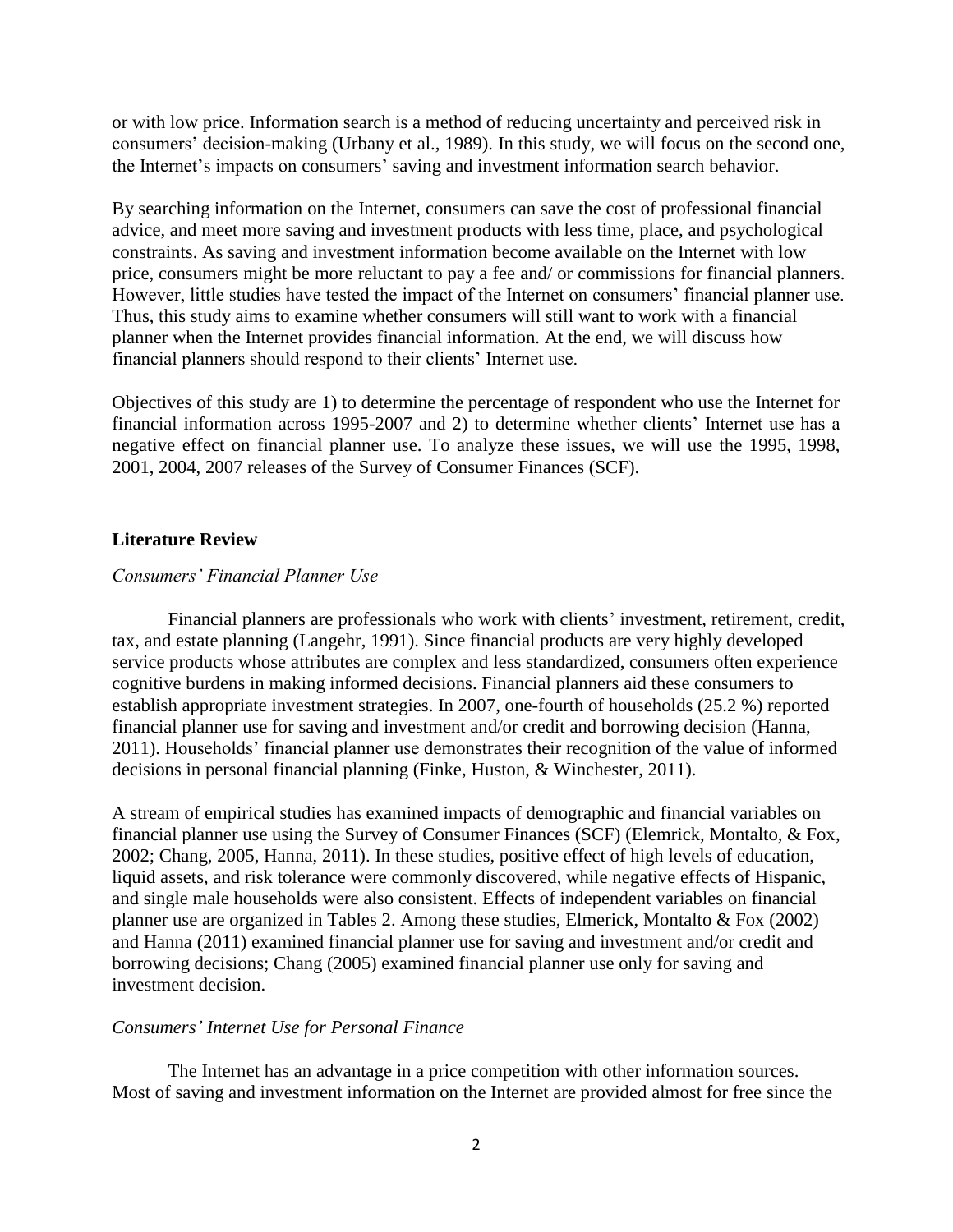cost of re-producing on-line contents is very low. By merging human capitals with financial information on the Internet, consumers can make an informed choice with low cost compare to using a financial planner.

However, the quality of information on the Internet and the possibility of information overload are disadvantages of using the Internet. A few studies have concerned about deceptiveness and inconsistencies of information on the Internet (Bessell et al., 2002; Hirchey, Richardson, & Scholz, 2000; Mcleod, 1998). Also, consumers may experience information overloads especially when they are required to search unlimited amount of information within the limited time constraints (Anckar & Walden, 2000).

For consumers' Internet use for saving and investment decision, Chang (2005) used the 1998 SCF and examined effects of demographic and financial variables. In 1998, the proportion of consumers who used the Internet for saving and investment decision was 9.2% which was much lower than 20.5% of financial planner use. In Chang's research, variables which had positive effects on Internet use for savings and investment decisions were levels of education, liquid assets, and single male household; a variable which had a negative effect on Internet use was age. Effects of independent variables on Internet use are organized in Table 1.

# *Internet Use and Financial Planner Use*

Between 1998 and 2007, a slow growth of financial planner use has been reported, within a range of 20% to 25% (Hanna, 2011). This trend of financial planner use has been possibly affected by Internet use, considering a rapid growth of Internet use in the same period. In this section, we introduce theories and models which support the relation between Internet use and financial planner use.

First, the personal financial planning delivery model and the electronic market hypothesis support the relation between Internet use and financial planner use. In the personal financial planning delivery model, the role of a financial planner is defined as an intermediary who has information about specialist advisors (Black, Ciccotello, & Skipper, 2002). A financial planner is placed between specialist advisors (e.g. CPAs, Lawyers, Stock brokers etc.) and an individual client in order to coordinate their transactions. Consumers can save the information search costs, transaction costs, and monitoring costs by using a financial planner as an intermediary.

In the Internet era, however, information search costs have been reduced as the information asymmetry between a financial planner and a client has been narrowed down. Transaction costs have also been reduced with the development of the electronic network. Under these circumstances, the threatened intermediaries hypothesis expect the deterioration of the traditional intermediaries and the development of "cybermediaries" (Sarkar et al. 1995). Cybermediaries directly connect a producer and a consumer in the electronic market. Based on the threatened intermediaries hypothesis, we can suspect that the financial market possibly bypasses financial planners who are traditional intermediaries.

Second, the de-professionalization hypothesis supports the relation between Internet use and financial planner use. The de-professionalization hypothesis suggests the obsolescence of the concept of the profession due to the computer technology (Huag, 1973). As the Internet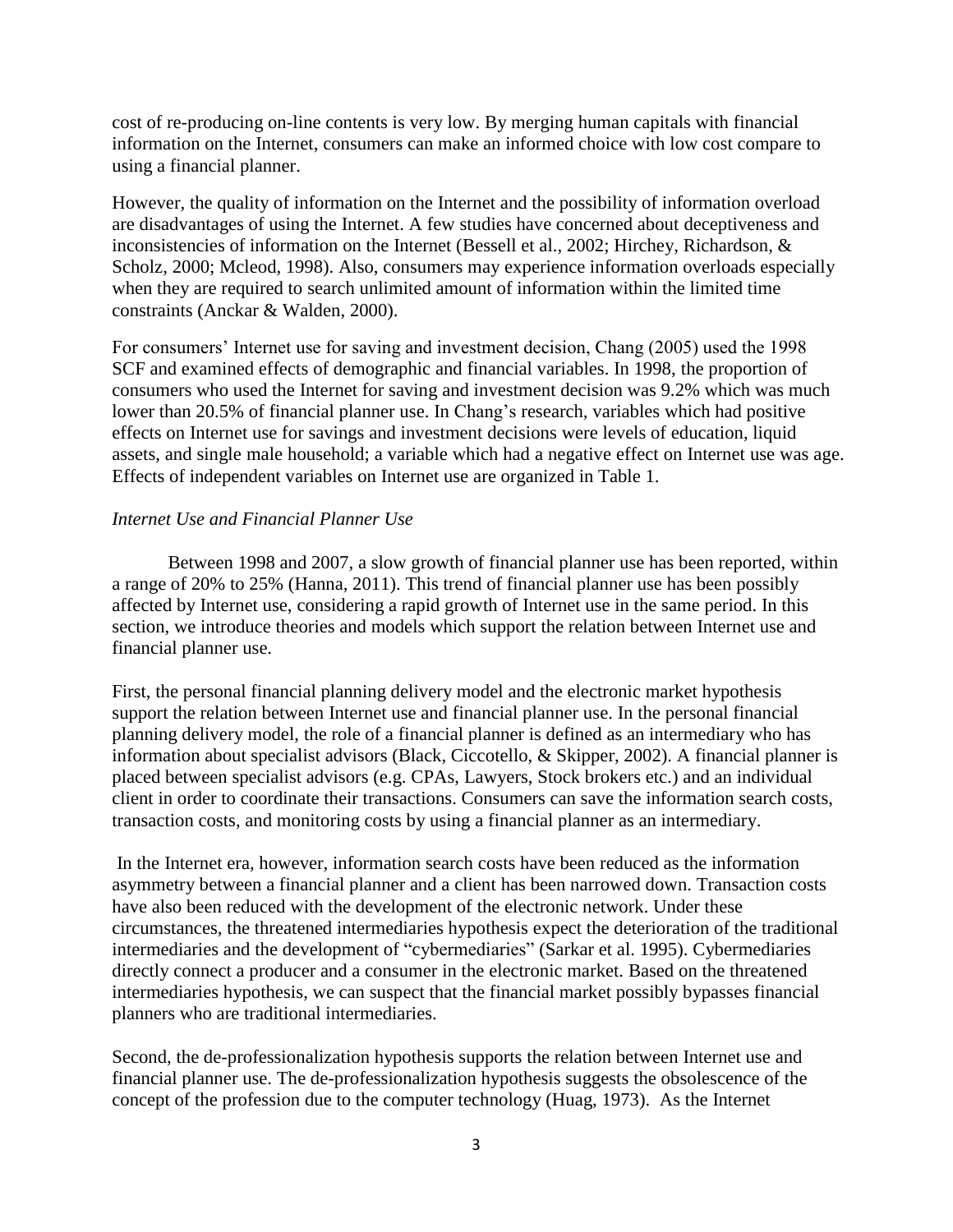contributes to the diffusion of investment information, consumers possibly accumulate knowledge on financial planning, and need less financial advice. De-professionalization has also been discussed for nurses, social workers, and other professions (Andrews & Kari, 2011; Randall & Kindiak, 2008).

In empirical studies on the relationship between internet use and professional service use, negative association has hardly been revealed. When Frambach, Roest, & Krishnan (2007) investigated consumers' choice between the on-line and off-line sources for purchasing a home mortgage loan, consumers preferred the off-channel over the on-line channel across every purchase decision-making stage. Also in Lee (2008)'s study on health professional visits, Internet use was positively associated with health professional visits in the next period. However, clients of financial planners might have been more strongly attracted to the superior cost efficiency of the Internet, since they are noticeably sensitive to the price of financial advice (Barber & Odean, 2001; Bluethgen, 2008).

When Peterson & Merino (2003) offered 14 propositions on consumers' information search behavior on the Internet, they suggested that the Internet would become consumers' initial and primary information source once consumers start incorporating the Internet as an information source. In sum, the threatened intermediaries hypothesis which is applied to the personal financial planning delivery model, a de-professionalization hypothesis, and Peterson & Merino's propositions support a negative relation between Internet use and financial planner use. In this study, we examine the impact of the Internet on financial planner use for saving and investment decision-making. Based on the results, we discuss how financial planners should respond to their clients' internet use.

# *Research Question*

Does Internet use for savings and investment decisions have a negative impact on use of financial planners? If there is a negative impact, are financial planners threatened by the Internet?

# **Method**

The 1995, 1998, 2001, 2004, and 2007 releases of the Surveys of Consumer Finances are analyzed in this study, to describe the changes in Internet use and financial planner use across years. The Survey of Consumer Finances is a national survey conducted by the Federal Reserve Board, which represent the national population. The SCF has included a question asking use of information sources for financial decision making since 1995. Specifically, the respondents were asked to answer the following question:

*"How do you (and your spouse/partner) make decisions about saving and investment? Do you call around, read newspapers, material you get in the mail, or use information from television, radio, and online service or advertisements? Do you get advice from a friend, relative, lawyer, accountant, banker, broker, or financial planner? Or do you do something else?"*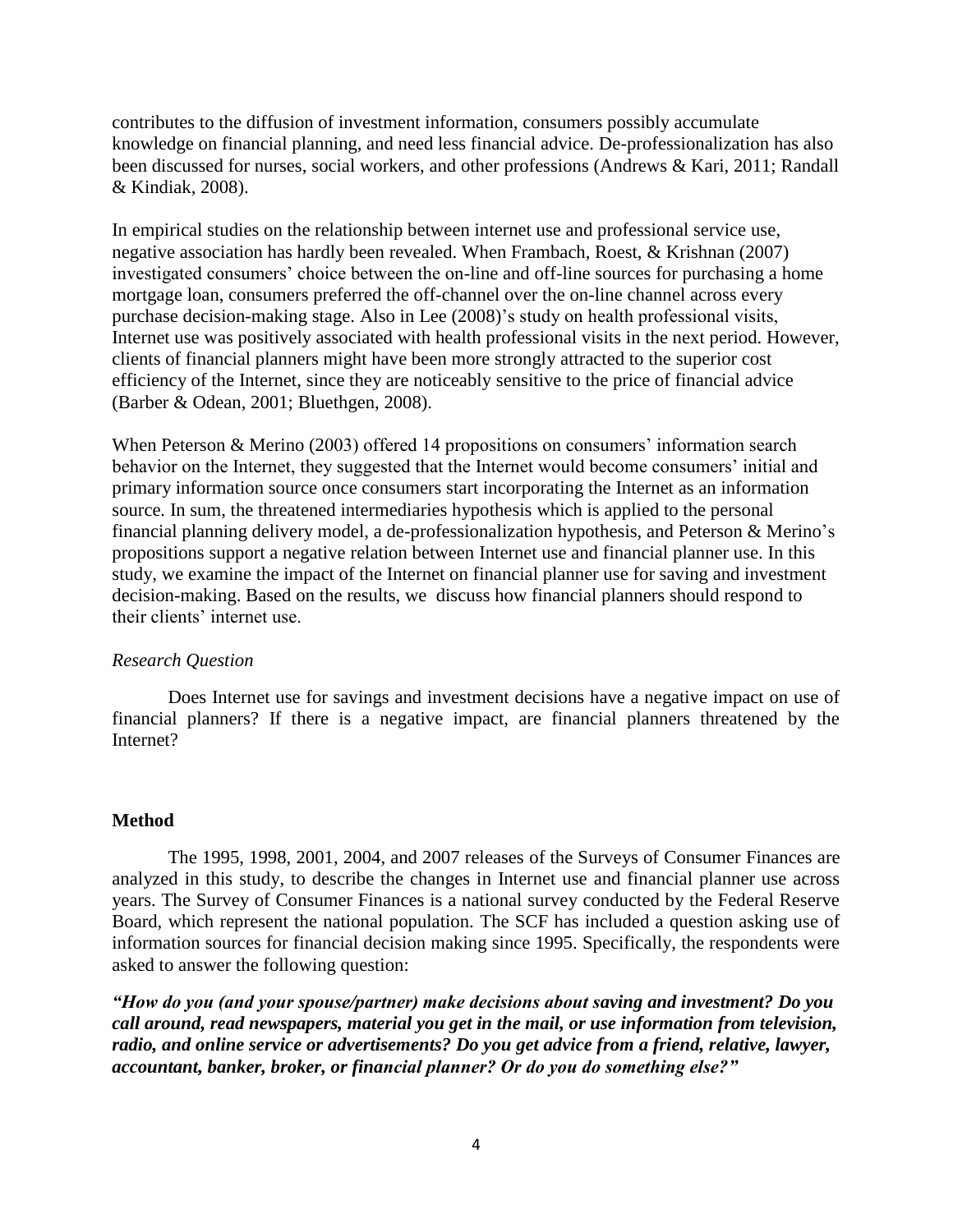Hanna and Lindamood (2010) mentioned that this measurement item does not specify the timing of using information sources. Also, whether the financial planner had a credential cannot be identified. However, this bivariate self-reported question is still the best available choice for investigating use of information sources for financial decision making. Respondents of the SCF are allowed to answer to a maximum of 10 information sources as a response to this question. Response alternative are identical across survey years except the 1995 SCF. In the 1995 SCF, "computerized data services; other data services" was included as an alternative, instead of "online service/internet." Also, in 1995 the SCF combined "Financial Planner" and "Broker" responses. Therefore, even though we report 1995 results for descriptive purposes, we do not include the 1995 survey in the multivariate analysis.

### *Hypothesis*

H1: Internet use has a negative effect on financial planner use for saving and investment decision.

#### **Findings**

#### *Descriptive Statistics (Trends)*

On average, 19.4% of households used a financial planner, and 17.8% of households used the Internet for saving and investment decision across 1995- 2007. Both consumers' internet use and financial planner use have been growing in this period. However, the trends vary for each information source. Trends of financial planner use and internet use are shown in Table 3 and Figure 1. Trends in Figure 1 suggest that internet use, which has showed more rapid growth, might inhibit growth of financial planner use in the future. The proportion of households who used the Internet was 0.3% in 1995, 8.3% in 1998, 14.8% in 2001, 19.5% in 2004, and 28.3% in 2007. Internet use started to match financial planner use in 2004, and exceeded financial planner use in 2007. On the other hand, the proportion of households who used a financial planner was 19.6% in 1995, 18.5% in 1998, 17.7% in 2001, 19.4% in 2004, and 21.9% in 2007.

#### *Chi-square analysis*

Some consumers might want to use both the Internet and financial planner, in order to find and confirm the trustworthiness of the information obtained from each source. Since the use of information sources were measured with the multi-response variable in the SCF, we could evaluate the relation between financial planner use and internet use. Results of the chi-square analysis, shown in Table 3, suggest that financial planner use and internet use are associated in 1998, 2007, and in the combined data (p-value < 0.001). In 2007, one third of financial planners' clients (33.1%) were also using the Internet for saving and investment decision.

### *Multivariate Result*

We conducted a logistic regression similar to Hanna (2011) but added a variable of internet use for saving and investment decision. Results of the logistic regression in Table 4 show that those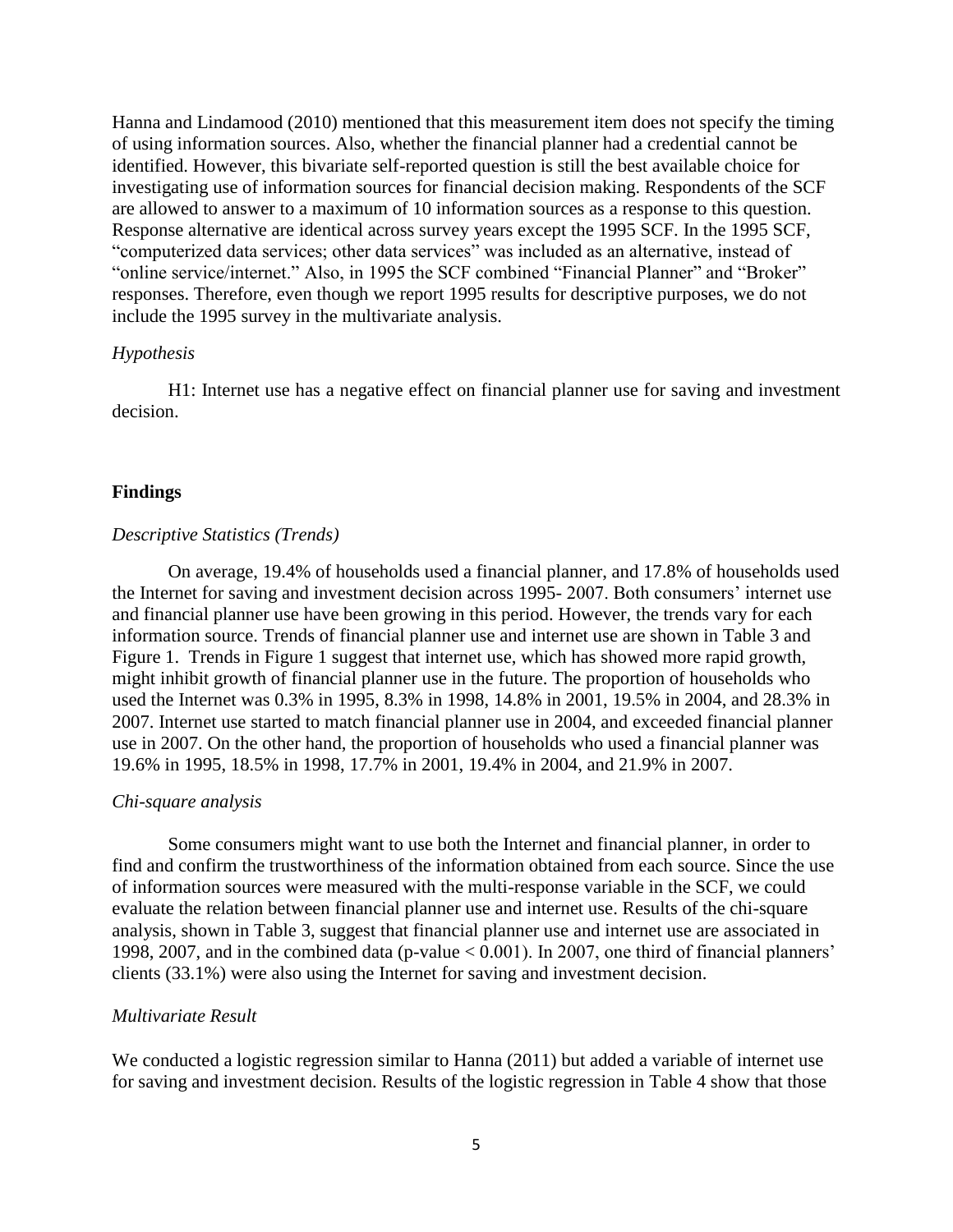who use the Internet are less likely to use a financial planner, when all other things are equal. Based on this result, we accept hypothesis 1.

Even after controlling internet use, effects of independent variables on the likelihoods of using a financial planner were similar with Hanna (2011). Independent variables which shown positive effects were levels of education, positive net worth, negative net worth, single female households. Independent variables which shown negative effects were presence of a child under age 19, single male household, low and substantial levels of risk tolerance, along with Internet use. Although directions of effects were similar to those found by Hanna (2011), magnitudes of independent variables were greater after controlling Internet use, especially for levels of education.

# **Conclusions**

The result of multivariate analysis supports a hypothesized negative relationship between internet use and financial planner use. However, we do not know the time sequence in measurements of variables, so we should not necessarily conclude that internet use has a direct causal effect on financial planner use. There is also the possibility of an endogenous relationship, with financial planner use having a causal impact on internet use for savings and investment decisions. Future research should investigate this possible relationship.

In Table 3, a third of financial planner clients also used the Internet in 2007 (33.1%). We can find a way for financial planners to respond to their clients' internet use from McMullan (2006). Although McMullan initially suggested these steps for health professionals who face the Internet savvy clients, an adaptation with internet savvy clients is not an exclusive task for health professionals. McMullan distinguished patient-physician relationships in the Internet era into three types. In the first stage, experts feel threatened and respond defensively to on-line information. However, in the next stage, experts collaborate with patients in searching and analyzing on-line information. Ultimately, in the most advanced stage, experts guide an appropriate use of on-line information for their patients. In the field of personal financial planning, financial planners should be aware of consumers' information seeking behavior on the Internet, and be ready to guide their clients. From the literature on health informatics, we could find out that patients do not regard the information on the Internet as a replacement of health care professionals. Instead, patients turned to the Internet when they need confirmation, additional information, or were dissatisfied with the information provided by physicians (Nicolas *et al.* 2003). Thus, patients' internet use sometimes resulted in rise in likelihoods of visiting health professionals (Lee, 2008).

The Internet is an innovative source of financial information which has been rapidly accepted. In our descriptive result, the rapid growth of internet use for saving and investment decision was observed, and this trend is expected to continue as less educated, low income population gets more familiar with the Internet. Thus, the gap between internet use and financial planner use will possibly increase.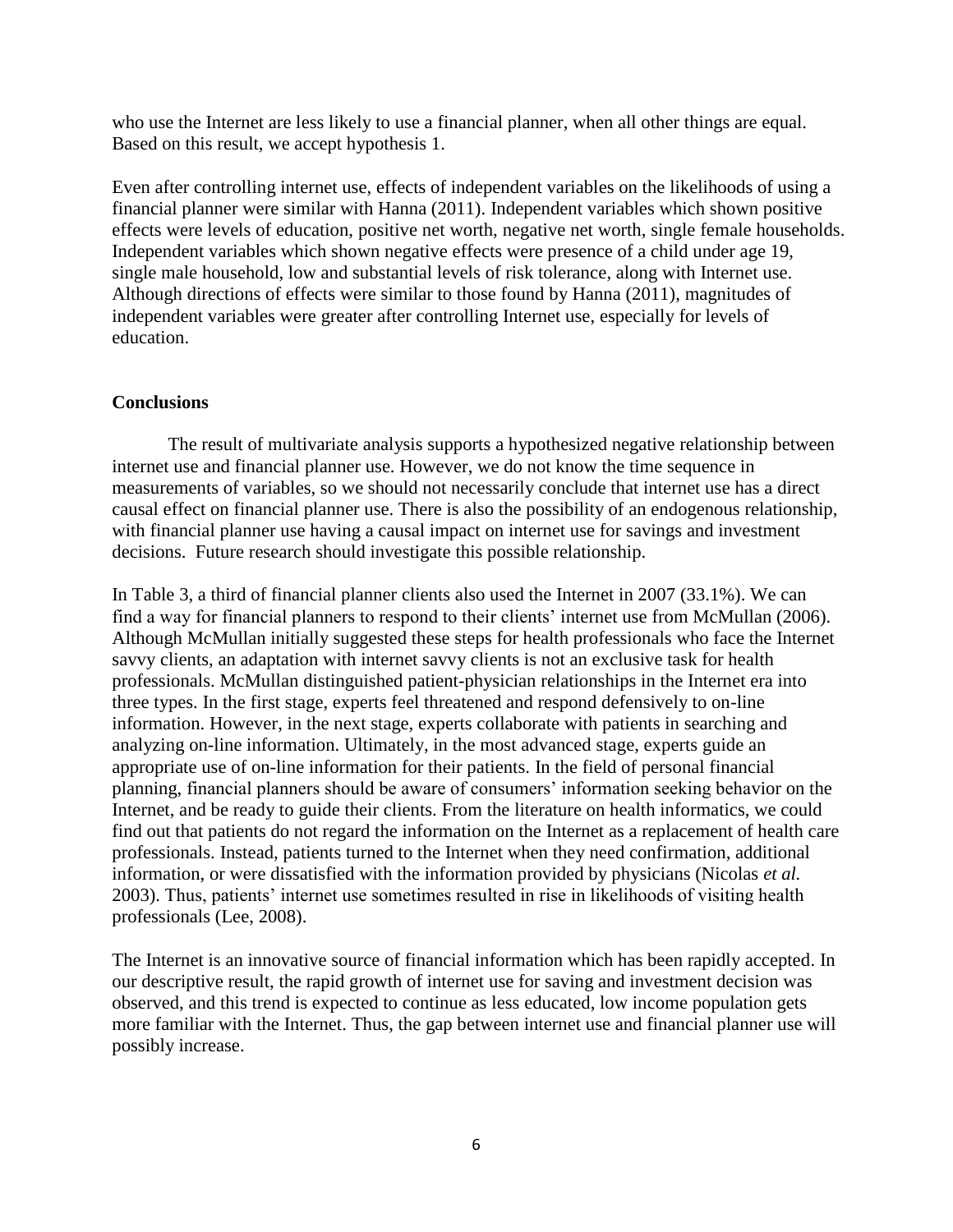### **References**

Anckar, B. & Walden, P. (2000). Becoming your own travel agent: A web of potentials and pitfalls. *Proceedings of the 33rd Hawaii International Conference on System Sciences*.

[Andrews,](http://csi.sagepub.com/search?author1=Therese+Marie+Andrews&sortspec=date&submit=Submit) T. –M., & [Wærness,](http://csi.sagepub.com/search?author1=Kari+W%C3%A6rness&sortspec=date&submit=Submit) Kari. (2011). Deprofessionalization of a female occupation: Challenges for the sociology of professions. *Current Sociology,* 59(1), 42-58.

Barber, B. M. & Odean, T. (2001). The internet and the investor. *The Journal of Economic Perspectives*, 15(1). 41-54.

Bessell, T. L. , McDonald, S., Silagy, C. A. , Anderson, J. N. , Hiller, J. E. & Sansom, L. N. (2002). Do Internet interventions for consumers cause more harm than good? A systematic review. Health Expectations, 5, 28–37.

Black, K., Ciccotello & C. S., Skipper, H. D. (2002). Issues in comprehensive personal financial planning. *Financial Services Review*, 11, 1-9.

Bluthgen, R., Gintschel, A., Hackethal, A., & Mueller, A. (2008). *Financial advice and individual investors' portfolio*. Available at SSRN: [http://ssrn.com/abstract=968197.](http://ssrn.com/abstract=968197)

Chang, M. L. (2005). What a little help from my friends (and my financial planner). *Social Forces*, 83(4), 1469-1497.

Elmerick, S. A., Montalto, C. P., & Fox, J. (2002). Use of Financial Planners by U. S. Households. *Financial Services Review,* 11, 217-231.

Frambach, R. T., Roest, H. C. A. and Krishnan, T. V. (2007). The impact of consumer internet experience on channel preference and usage intentions across the different stages of the buying process. Journal of Interactive Marketing, 21(2), 26-41.

Finke, M. S., Huston, S. J. & Winchester, D. D. (2011). Financial advice: Who pays. *Journal of Financial Counseling and Planning*, 22(1), 18-26.

Hanna, S. D. (2011). The demand for financial planning services. *Journal of Personal Finance,* in press*.* 

Hanna, S. D., & Lindamood, S. (2010). Quantifying the economic benefits of personal financial planning. *Financial Services Review*, 19 (2), 111-127

Hirchey, M., Richardson, V. J., & Scholz, S. (2000). How "foolish" are Internet investors? *Financial Analysts Journal*, January/Feburary, 62-69.

Huang, M. R. (1973). Deprofessionalization: An alternative hypothesis for the future. *Sociological Review Monograph*, 1973.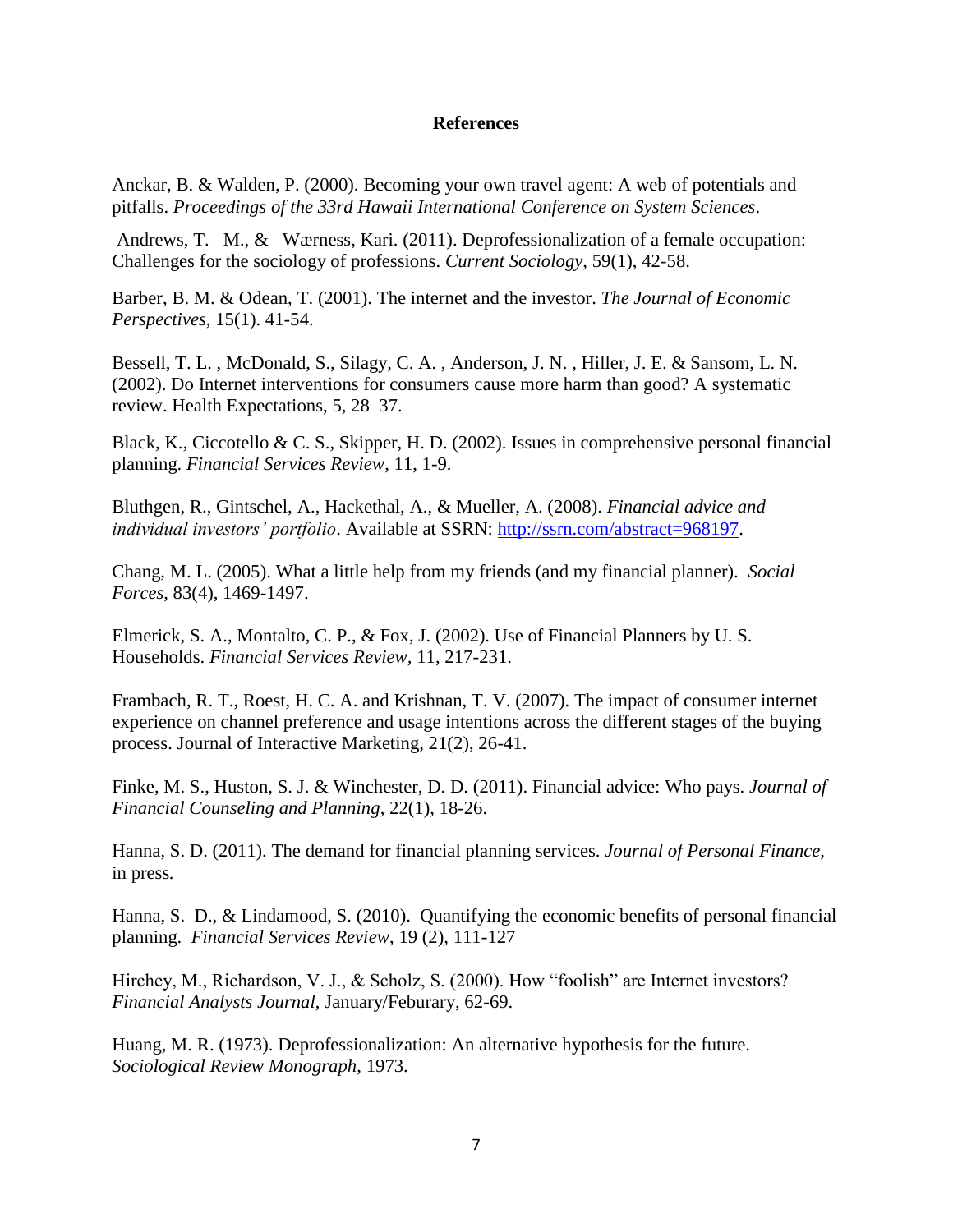Internet Systems Consortium (ISC), The Internet hosts survey, obtained Sep. 28. 2011. [\(http://www.isc.org/solutions/survey\)](http://www.isc.org/solutions/survey)

Kolodinsky, J. M., Hogarth, J. M., Hilgert, M. A. (2004). The adoption of electronic banking technologies by US consumers. *International Journal of Bank Marketing*, 22(4),238 – 259.

Langrehr, V. B. (1991). Financial counseling and planning: Similarities and distinctions, *Financial Counseling and Planning*, Vol. 2.

Lee, C. -J. (2008). Does the Internet displace health professionals? *Journal of Health Communication*, 13, 450-464.

Mcleod, S. D. (1998). The quality of medical information on the Internet: A public health concern. Arch Ophthalmol. 1663-1665.

McMullan, Miriam. (2006). Patient using the internet to obtain health information: How this affects the patient-health professional relationship. *Patent Education and Counseling*, 63, 24-28.

Nicolas, D., Huntington, P., Gunter, B., Russell, C., & Withey, R.(2003). The British and their use of the web for health information and advice: a survey. *ASLIB Proceedings*, 55, 261-276.

Peterson, R. A. and Merino, M. C. (2003), Consumer information search behavior and the internet. *Psychology and Marketing*, 20: 99–121.

[Randall, G. E.,](http://psycnet.apa.org/index.cfm?fa=search.searchResults&latSearchType=a&term=Randall,%20Glen%20E.) & [Kindiak, D. H.](http://psycnet.apa.org/index.cfm?fa=search.searchResults&latSearchType=a&term=Kindiak,%20Darlene%20H.) (2008). Deprofessionalization or postprofessionalization? Reflections on the state of social work as a profession. *Social Work in Health Care*, Vol 47(4), 2008, 341-354.

Sarkar, M. B., Butler, B., and Steinfield, C. (1995). Intermediaries and cybermediaries: A continuing role for mediating players in the electronic marketplace. Journal of Computer-Mediated Communication, 1(3).

Urbany, J. E., Dickson, P. R., & Wilkie, W. L. (1989). Buyer uncertainty and information search. Journal of Consumer Research, 208-215.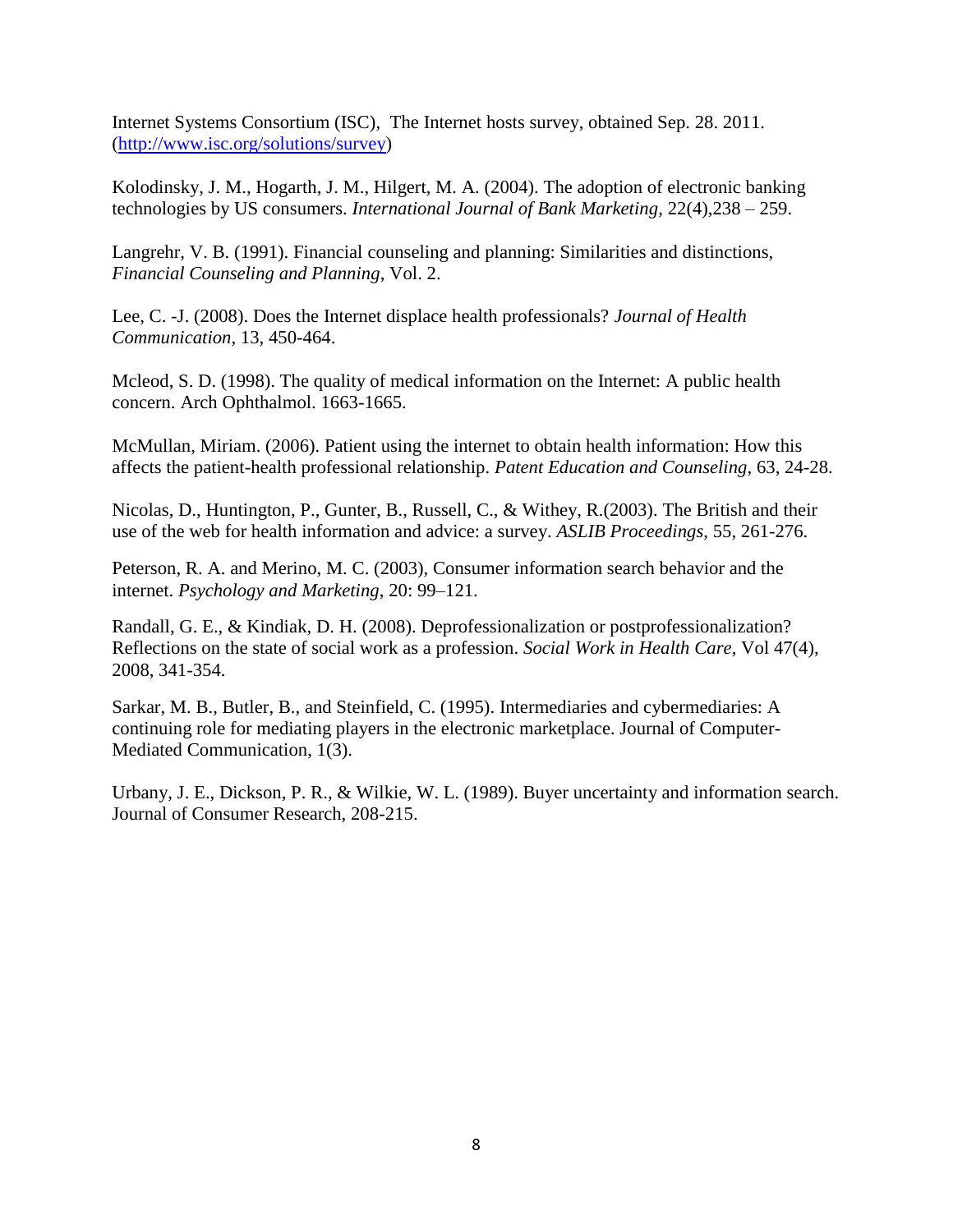# 1) **Table 1** Internet use for financial decisions

| <b>Author (Year)</b> | Data                          | <b>Variables</b>                                                                                                                                                                             |  |  |  |
|----------------------|-------------------------------|----------------------------------------------------------------------------------------------------------------------------------------------------------------------------------------------|--|--|--|
| Chang (2005)         | <b>SCF 1998</b><br>$(N=4305)$ | Demographics<br>Education $(+)$<br>۰.<br>Age $(-)$<br>۰.<br>Single male headed household $(+)$<br>۰.<br>Single female headed household (-)<br>٠<br>Race $(n.s.)$<br>$\overline{\phantom{0}}$ |  |  |  |
|                      |                               | <b>Financial Situations</b><br>$(log)$ income $(n.s.)$<br>۰.<br>$(\log)$ liquid assets $(+)$<br>$\overline{\phantom{0}}$<br>Financial risk tolerance $(+)$<br>۰.                             |  |  |  |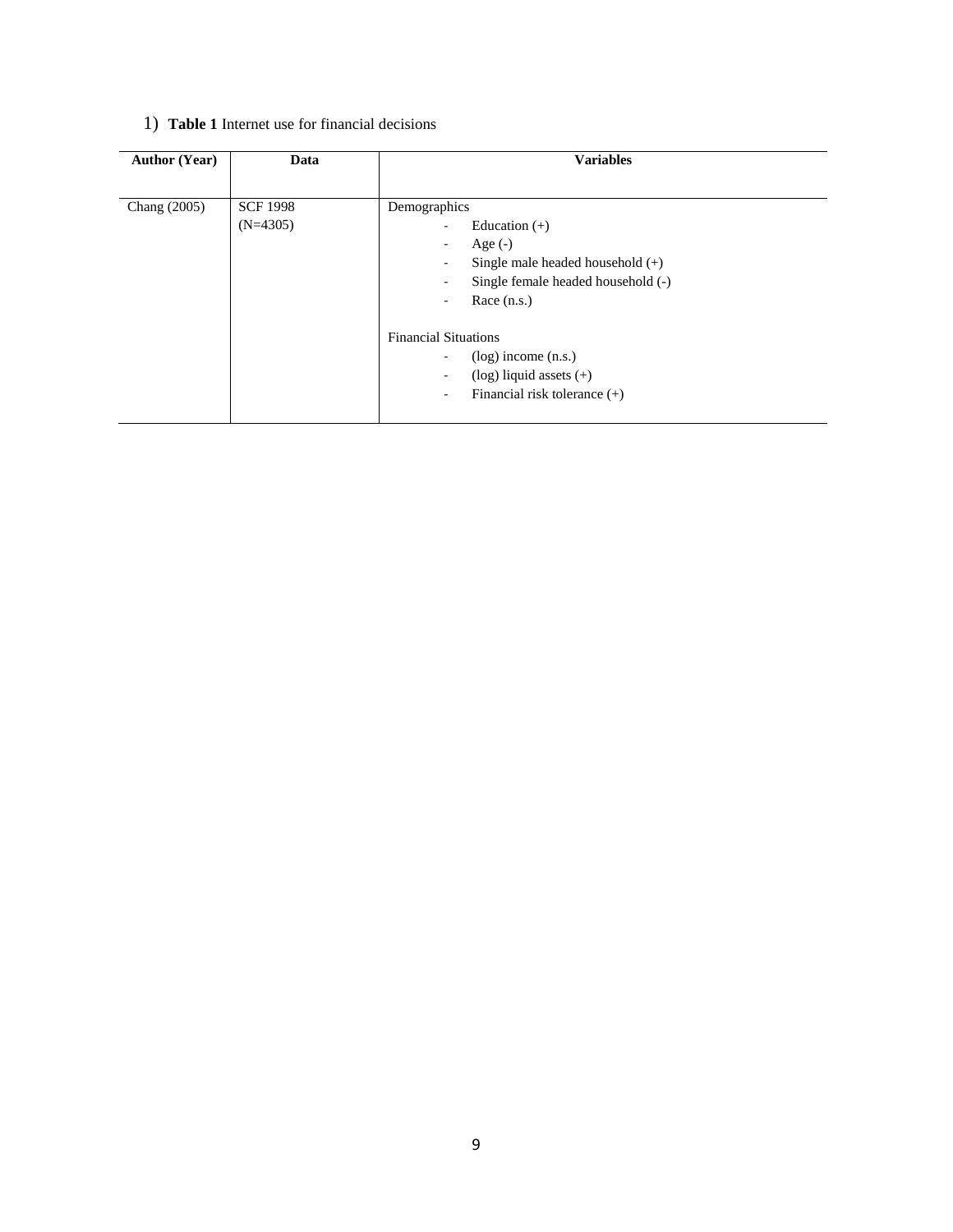| <b>Author (Year)</b> | Data            | <b>Variables</b>                                                   |  |  |  |
|----------------------|-----------------|--------------------------------------------------------------------|--|--|--|
|                      |                 |                                                                    |  |  |  |
| Elmerick (2002)      | <b>SCF 1998</b> | Demographics                                                       |  |  |  |
|                      |                 | Education $(+)$<br>$\Box$                                          |  |  |  |
|                      |                 | Age $45-54 (+)$<br>$\overline{\phantom{a}}$                        |  |  |  |
|                      |                 | Hispanic (-)<br>$\overline{\phantom{a}}$                           |  |  |  |
|                      |                 | Being a single male household head (-)<br>$\overline{\phantom{a}}$ |  |  |  |
|                      |                 | Being Employed (+)<br>$\Box$                                       |  |  |  |
|                      |                 | <b>Financial Situations</b>                                        |  |  |  |
|                      |                 | Income $(+)$                                                       |  |  |  |
|                      |                 | Net worth $(+)$                                                    |  |  |  |
|                      |                 | Financial assets $(+)$                                             |  |  |  |
| Chang (2005)         | <b>SCF 1998</b> | Demographics                                                       |  |  |  |
|                      |                 | Education $(+)$<br>÷,                                              |  |  |  |
|                      |                 | Age (n.s.)<br>$\overline{\phantom{a}}$                             |  |  |  |
|                      |                 | Single male headed household (n.s.)<br>$\overline{\phantom{a}}$    |  |  |  |
|                      |                 | Single female headed household (+)<br>$\blacksquare$               |  |  |  |
|                      |                 | Race Black $(+)$<br>$\overline{\phantom{a}}$                       |  |  |  |
|                      |                 | Race Other (-)<br>$\overline{\phantom{a}}$                         |  |  |  |
|                      |                 | <b>Financial Situations</b>                                        |  |  |  |
|                      |                 | $(log)$ income $(-)$<br>$\overline{\phantom{a}}$                   |  |  |  |
|                      |                 | $(log)$ liquid assets $(+)$<br>$\overline{\phantom{a}}$            |  |  |  |
|                      |                 | Financial risk tolerance (+)<br>$\overline{\phantom{a}}$           |  |  |  |
| Hanna                | <b>SCF 1998</b> | Demographics                                                       |  |  |  |
| (2010)               | <b>SCF 2001</b> | Age $(+;$ linearly increase up to 42)<br>$\overline{\phantom{a}}$  |  |  |  |
|                      | <b>SCF 2004</b> | Education                                                          |  |  |  |
|                      | <b>SCF 2007</b> | Children under 19<br>÷                                             |  |  |  |
|                      |                 | Employed                                                           |  |  |  |
|                      |                 | <b>Financial Situations</b>                                        |  |  |  |
|                      |                 | Above average risk tolerance (+)<br>$\sim$                         |  |  |  |
|                      |                 | Substantial risk tolerance (-)<br>$\overline{\phantom{a}}$         |  |  |  |
|                      |                 | Net worth $(+)$<br>$\sim$                                          |  |  |  |
|                      |                 | More Negative Net worth (+)<br>$\overline{\phantom{a}}$            |  |  |  |
|                      |                 | Home-owners                                                        |  |  |  |
|                      |                 |                                                                    |  |  |  |

### **Table 2** Financial planner use for financial decision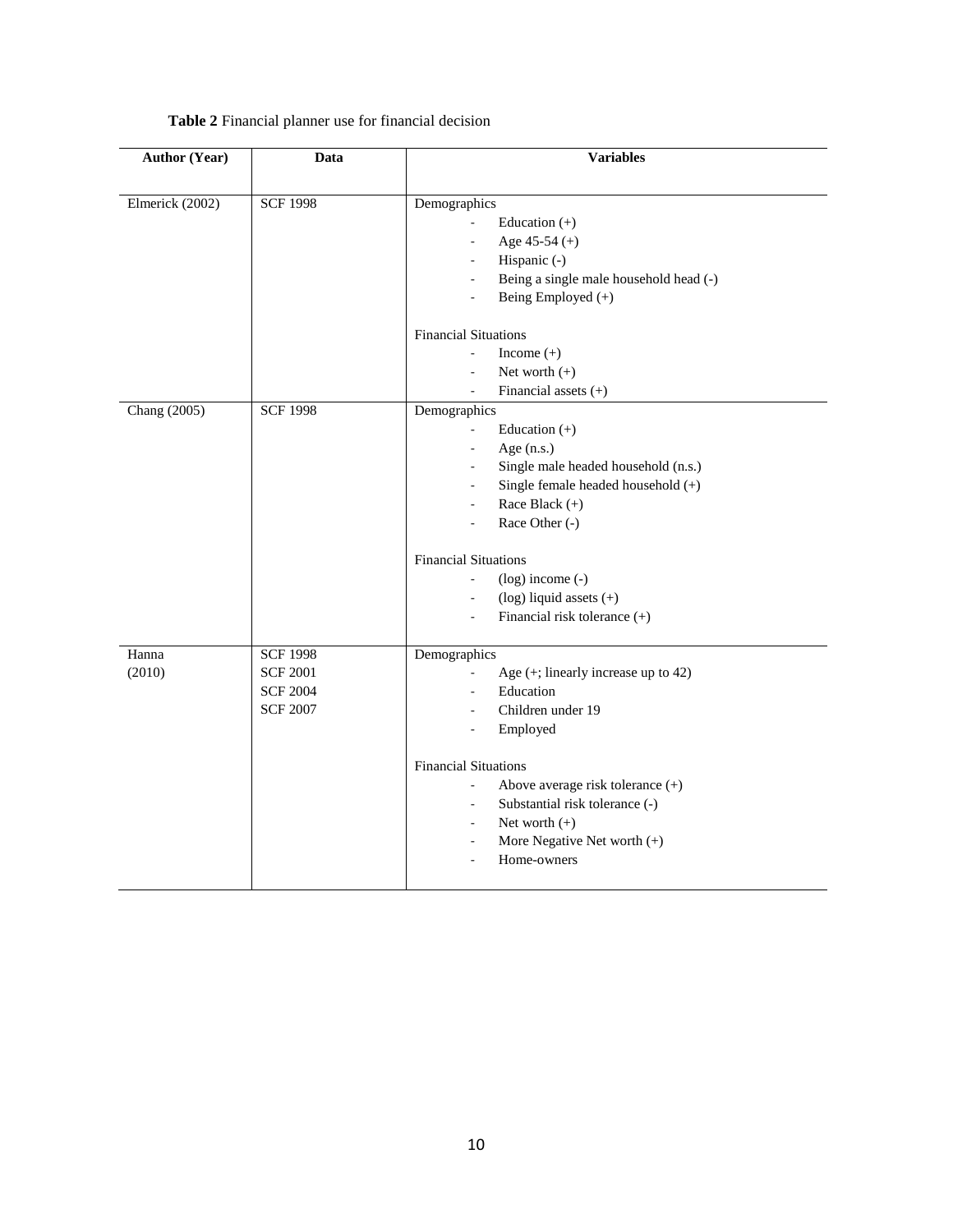|                   |                    |                           |                  | Percent of           | Chi-Square Test for        |
|-------------------|--------------------|---------------------------|------------------|----------------------|----------------------------|
|                   |                    |                           |                  | Financial            | <b>Association Between</b> |
|                   |                    | Percent of                | Percent of       | <b>Planner Users</b> | <b>Financial Planner</b>   |
|                   | Number of          | Households Using          | Households Using | Who Used             | Use and Internet Use       |
| Year              | Households (total) | <b>Financial Planners</b> | Internet         | Internet             | (P-value)                  |
|                   |                    |                           |                  |                      |                            |
| $1995^{\text{a}}$ | 4,299              | 19.61                     | 0.31             | 0.24                 | 0.1785(0.6727)             |
|                   |                    |                           |                  |                      |                            |
| 1998              | 4,305              | 18.47                     | 8.29             | 11.55                | 13.61(0.0002)              |
|                   |                    |                           |                  |                      |                            |
| 2001              | 4,442              | 17.73                     | 14.78            | 17.94                | 7.5987(0.0058)             |
|                   |                    |                           |                  |                      |                            |
| 2004              | 4,519              | 19.42                     | 19.52            | 20.06                | 0.2022(0.6529)             |
|                   |                    |                           |                  |                      |                            |
| 2007              | 4,418              | 21.92                     | 28.29            | 33.13                | 14.3261(0.0002)            |
|                   |                    |                           |                  |                      |                            |
| Combined 1998     | 17,684             | 19.39                     | 17.79            | 21.29                | $35.7417 \times 0.0001$    |
| to 2007           |                    |                           |                  |                      |                            |

**Table 3** Percent of Households Using Financial Planners for Savings and Investment Decisions, of Households Using the Internet for Savings and Investment Decisions

In the 1995 SCF, use of a financial planner was combined with stock broker in the public dataset. In the 1995 SCF, "computerized data services; other data services" was included as an alternative, instead of "online service/internet."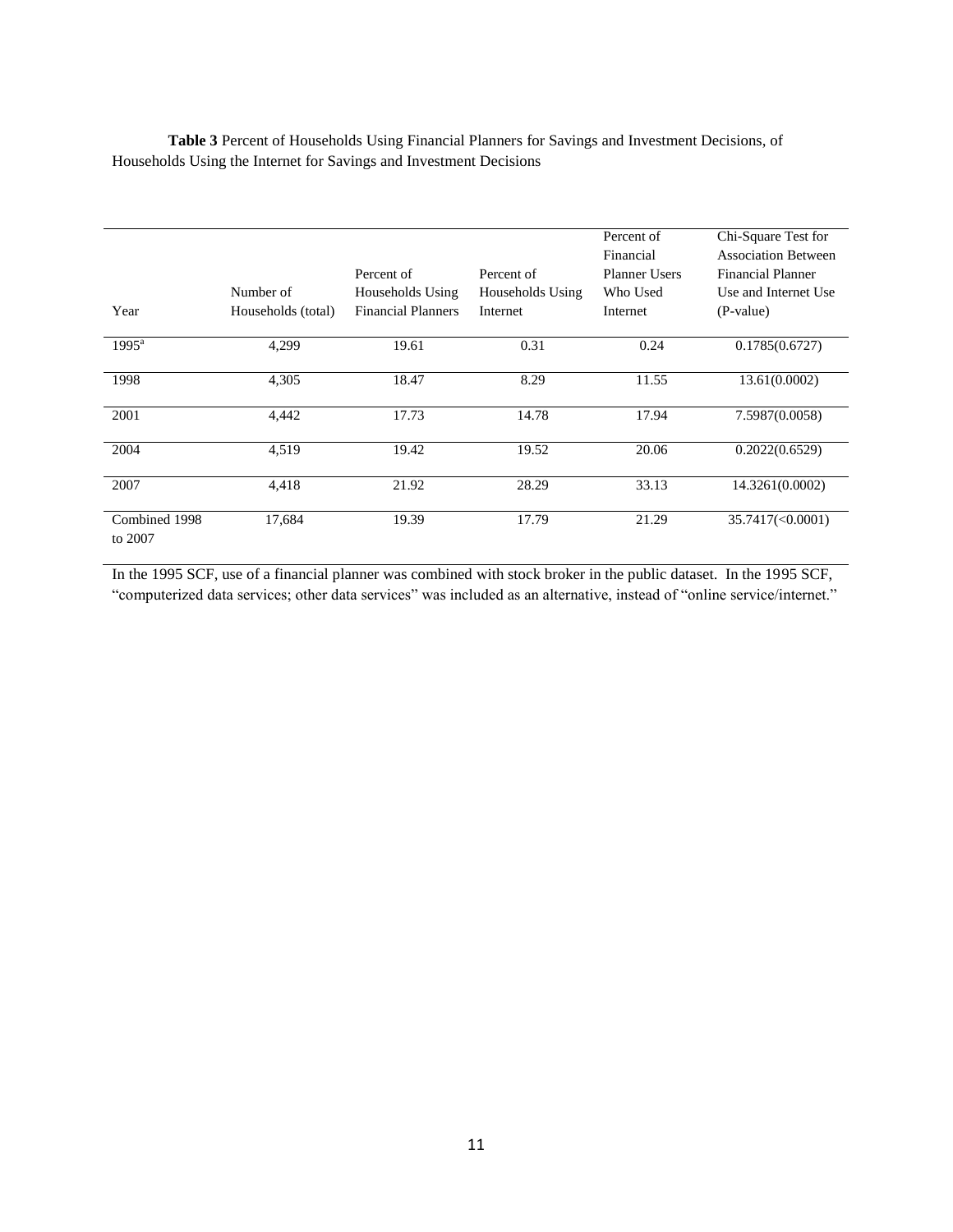

**Figure 1** Use of Financial Planners and Use of the Internet for Savings and Investment Decision